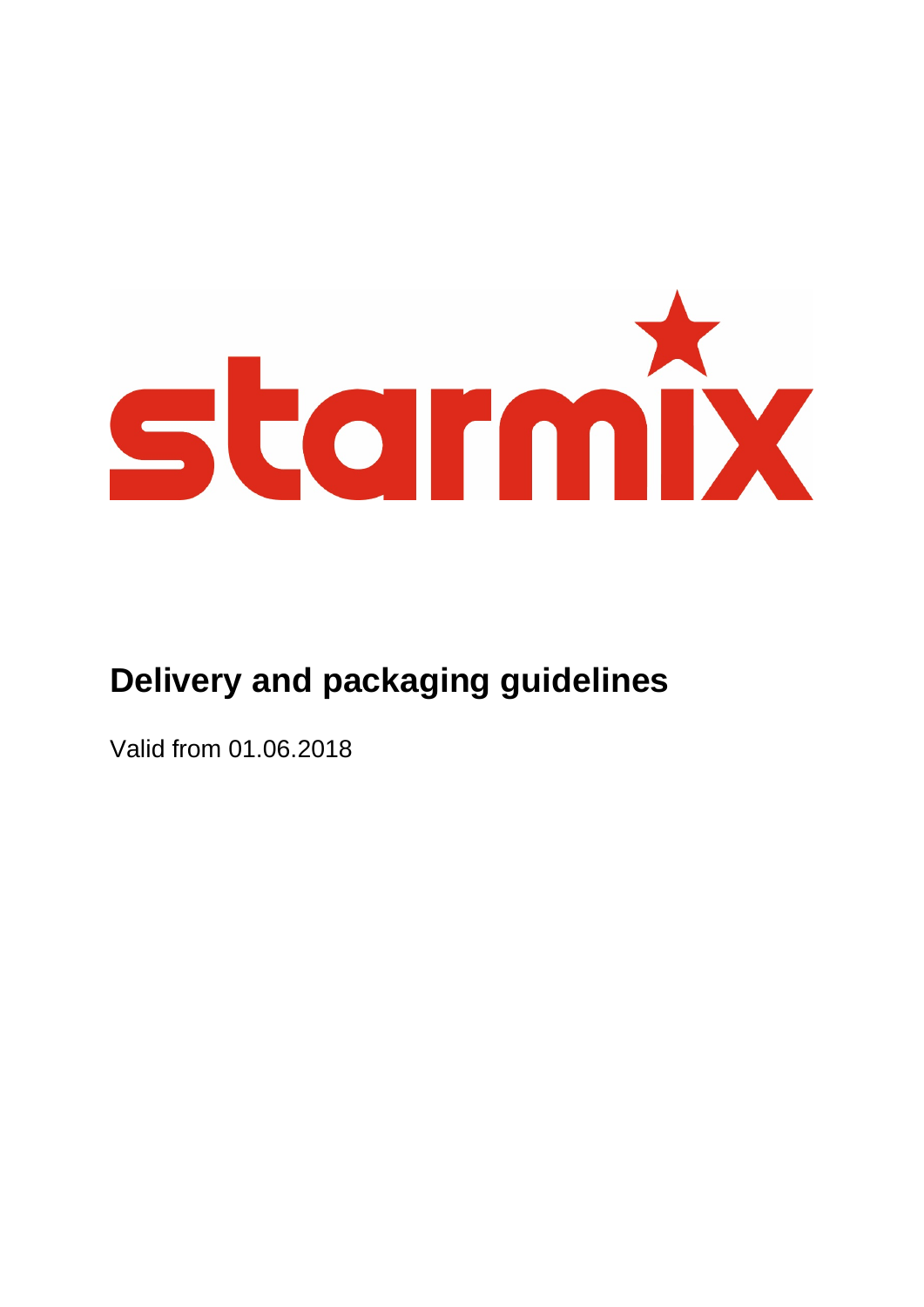

# **Inhaltsverzeichnis**

| 1              |      |  |  |
|----------------|------|--|--|
|                | 1.1  |  |  |
|                | 1.2  |  |  |
|                | 1.3  |  |  |
|                | 1.4  |  |  |
|                | 1.5  |  |  |
|                | 1.6  |  |  |
|                | 1.7  |  |  |
|                | 1.8  |  |  |
|                | 1.9  |  |  |
|                | 1.10 |  |  |
|                | 1.11 |  |  |
| $\overline{2}$ |      |  |  |
|                | 2.1  |  |  |
|                | 2.2  |  |  |
|                | 2.3  |  |  |
|                | 2.4  |  |  |
|                | 2.5  |  |  |
|                | 2.6  |  |  |
|                | 2.7  |  |  |
|                | 2.8  |  |  |
|                | 2.9  |  |  |
|                | 2.10 |  |  |
|                | 2.11 |  |  |
|                | 2.12 |  |  |
|                | 2.13 |  |  |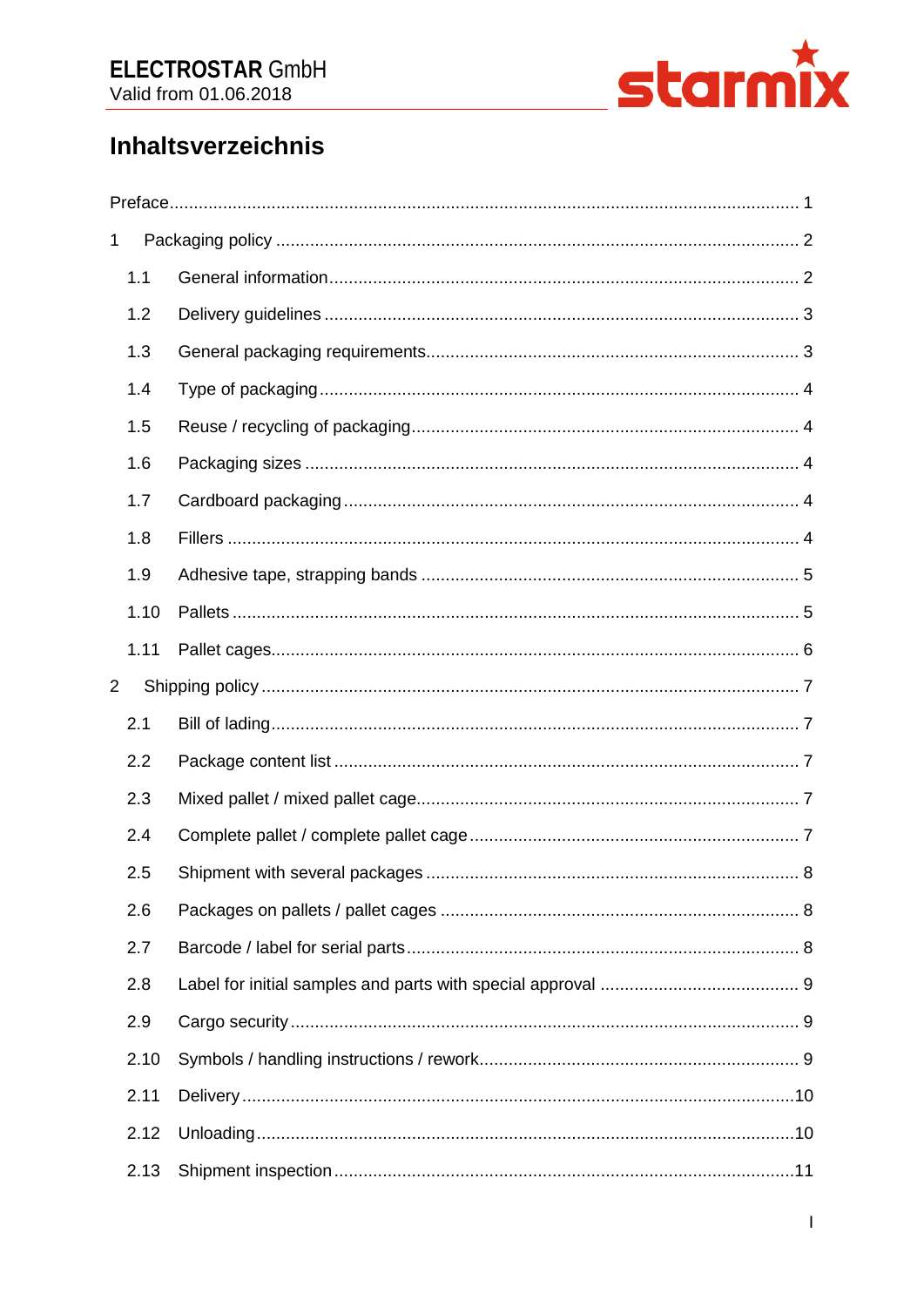# **ELECTROSTAR** GmbH Valid from 01.06.2018



|     | 2.16 Calculation bases in case of non-compliance with the packaging instructions12 |  |
|-----|------------------------------------------------------------------------------------|--|
| 3   |                                                                                    |  |
| 3.1 |                                                                                    |  |
| 3.2 |                                                                                    |  |
|     |                                                                                    |  |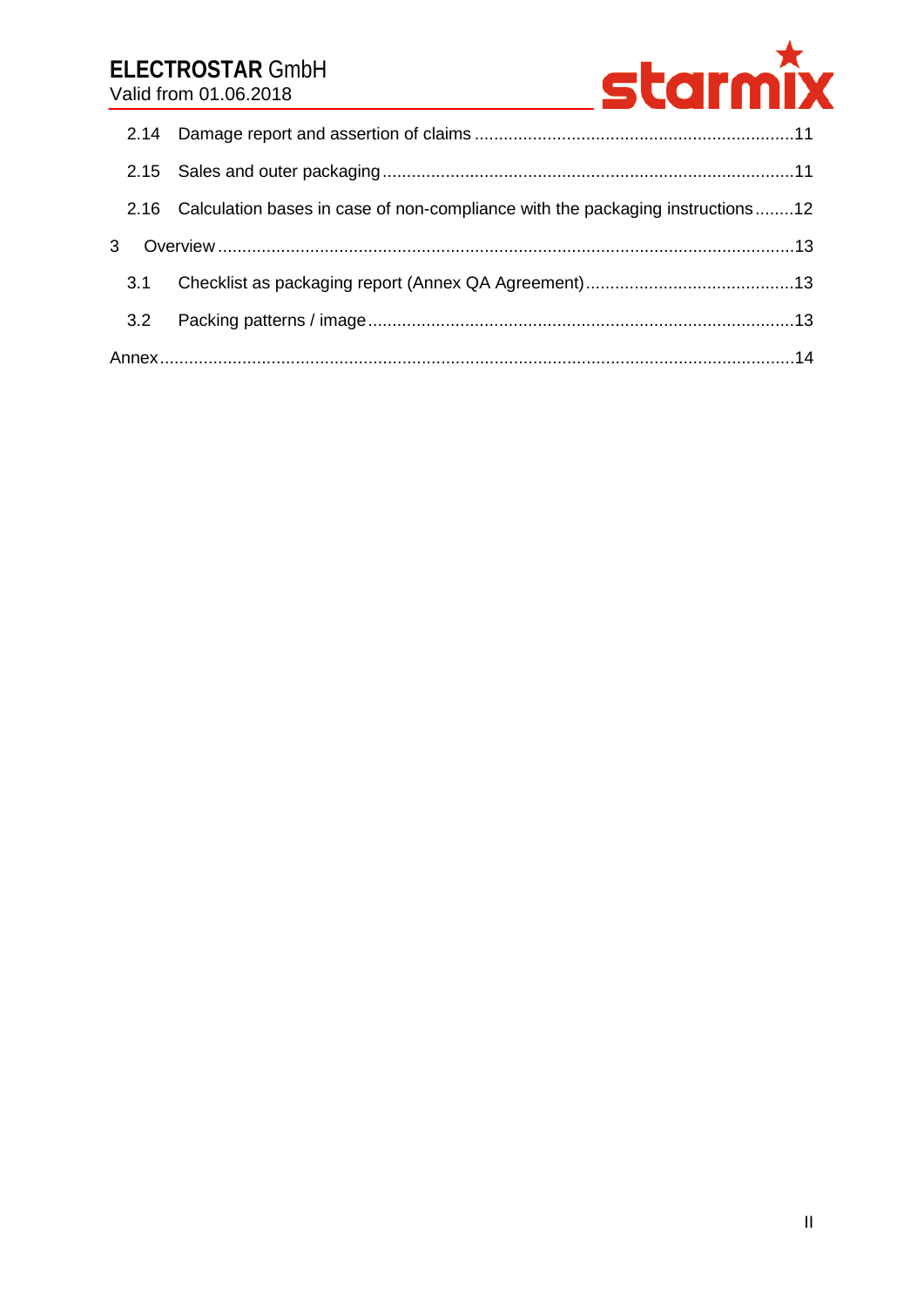

# <span id="page-3-0"></span>**Preface**

The ELECTROSTAR packaging guidelines are a component of the delivery and quality agreement from 01.01.2016. All older packaging guidelines for suppliers are herewith invalid. All previously agreed quality agreements (QSV) remain unchanged.

ELECTROSTAR is organized throughout the entire company pursuant to the DIN ISO 9001 guidelines and obligated to comply with the requirements. Compliance with our packaging guidelines, including proper transport and storage, will guarantee seamless processing.

In the event of non-compliance with the ELECTROSTAR packaging guidelines, ELECTRO-STAR is authorized to bring transport packaging, which was damaged within the scope of delivery, into a condition sufficient for storage and to invoice this work.

Acceptance will be refused in case of repeated gross deviations from the target condition that increase the likelihood of damage of the goods in the further course of processing.

Compliance with all regulations promotes a seamless warehouse flow and assembly process while assuring consistently high product quality.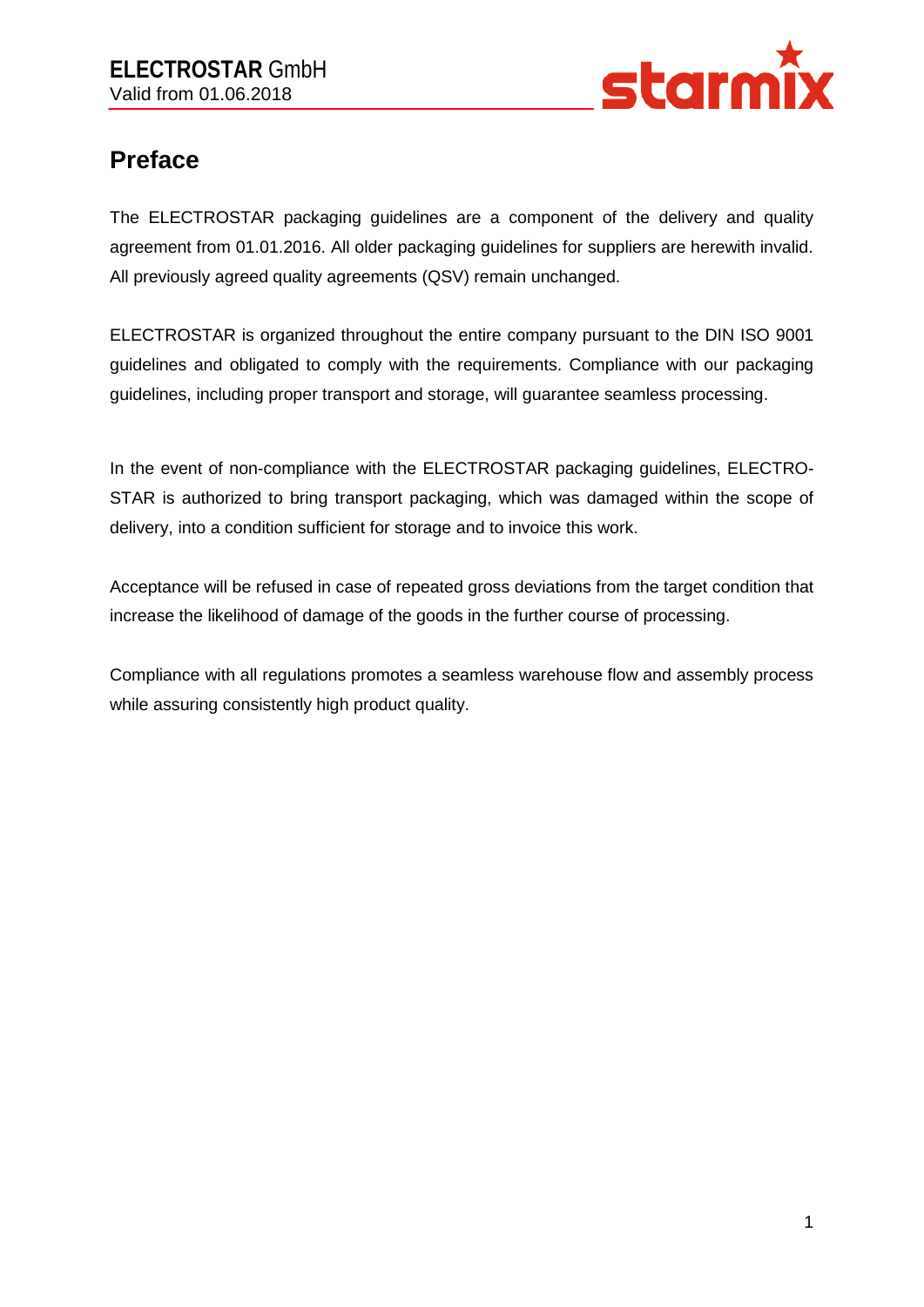

# <span id="page-4-0"></span>**1 Packaging policy**

The requirements arising from the German Packaging Directive (VerpackV) apply. All information concerning the German Packaging Directive is available under the following link: [http://www.bmub.bund.de](http://www.bmub.bund.de/)

# <span id="page-4-1"></span>**1.1 General information**

#### **1.1.1. Address for incoming goods**

ELECTROSTAR GmbH Incoming goods Stuttgarter Str. 36 73262 Reichenbach

#### **1.1.2. Acceptance / collection times Reichenbach**

(unless otherwise regulated separately with the supplier)

Monday to Friday 7 AM to 9 AM

 9:15 AM to noon 12:45 PM to 3 PM (Fridays until 2 PM)

#### **1.1.3. Contact person in Reichenbach**

| Name:  | Mr. Miess                   |
|--------|-----------------------------|
| Phone: | +49 (0) 7153 /982/-239/-290 |
| Email: | logistik@starmix.de         |

#### **1.1.4. Address for outgoing goods**

ELECTROSTAR GmbH Dispatch Hall 6 Hauptstraße 108-112 (access from Hans Zinser Str.) 73061 Ebersbach

#### **1.1.5. Collection times / delivery times Ebersbach**

| Monday to Friday | 7 AM to 9:30 AM |         |
|------------------|-----------------|---------|
|                  | $9:45$ AM       | to noon |
|                  | 12:45 PM        | to 3 PM |

#### **1.1.6. Contact person in Ebersbach**

| Name:  | Mr. Fischer          |
|--------|----------------------|
| Phone: | +49 (0) 7163/5323743 |
| Email: | fischer@starmix.de   |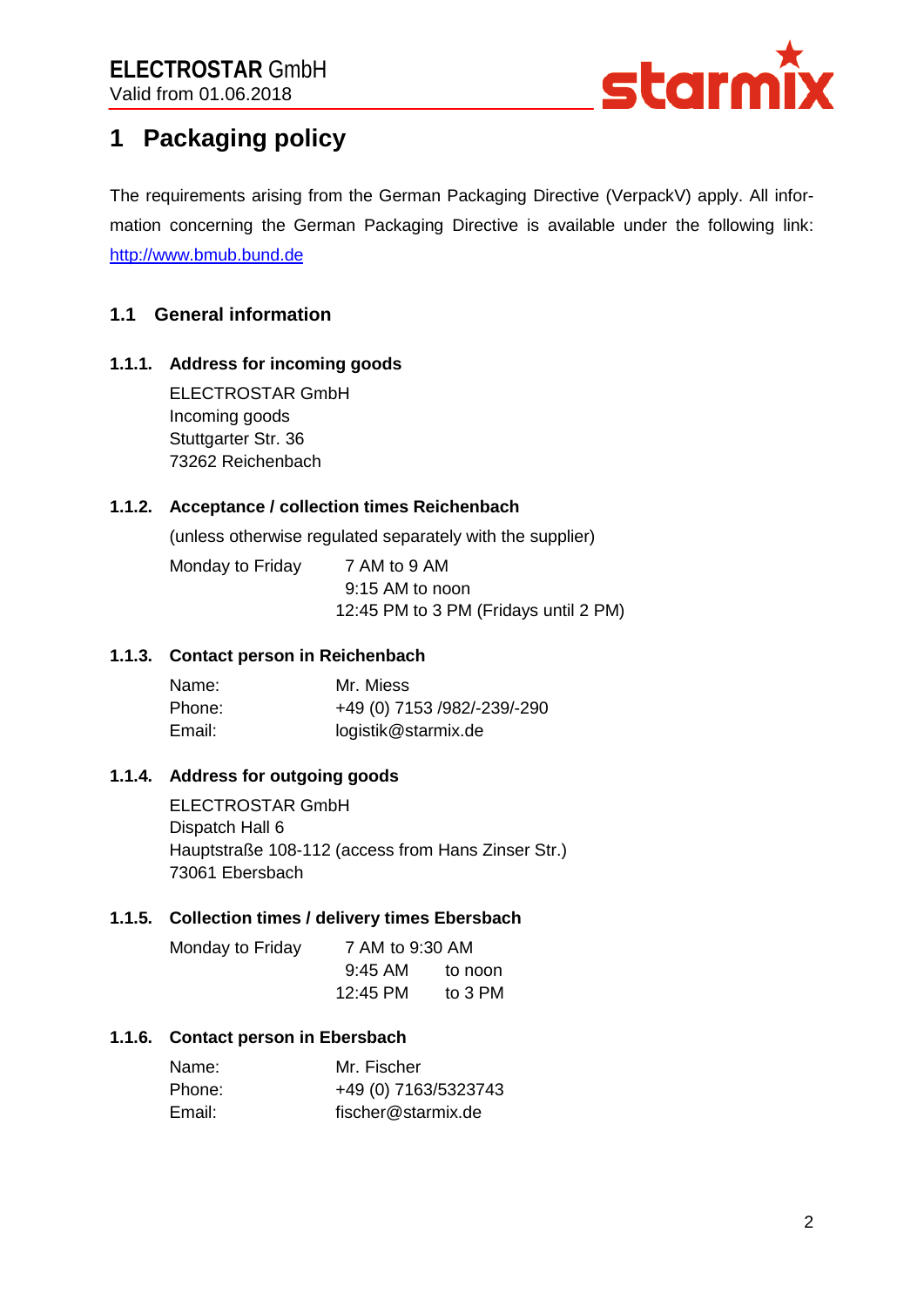

## <span id="page-5-0"></span>**1.2 Delivery guidelines**

- 1.2.1 Acceptance of unannounced deliveries of 6 pallets and over may be refused.
- 1.2.2 Delivery will generally be coordinated with the purchasing department.
- 1.2.3 Deliveries from abroad must be delivered duty paid.
- 1.2.4 For what concerns trading products the serial number with barcode 128 has to be attached visibly outside at the box.

#### <span id="page-5-1"></span>**1.3 General packaging requirements**

- 1.3.1 Cargo security must be ensured with minimal use of packaging materials.
- 1.3.2 The foil must not be attached to the pallet feet.
- 1.3.3 The supplier guarantees that packaging of all goods delivered to ELECTROSTAR is secure for transport and storage.
- 1.3.4 Adhesives must be easily soluble and not hinder recycling.
- 1.3.5 All items must be delivered to the ELECTROSTAR incoming goods department in compliance with the requirements listed in the ELECTROSTAR packaging guidelines.
	- Environmentally friendly
	- Recyclable
	- Sufficiently protected against:
		- Breakage and impact
		- Contamination, e.g. oils/grease, dirt, metal dust.
		- Leakage and the release of substances that are dangerous to health, environment, explosive, or flammable.
		- Effects of emissions and light endangering the quality of the goods.
- 1.3.6 The packaging volume must correspond to the goods to be transported and the relevant exposures during transport.
- 1.3.7 Packaging components that are generally not approved are:
	- Composite materials
	- PVC packaging
	- Components containing CFCs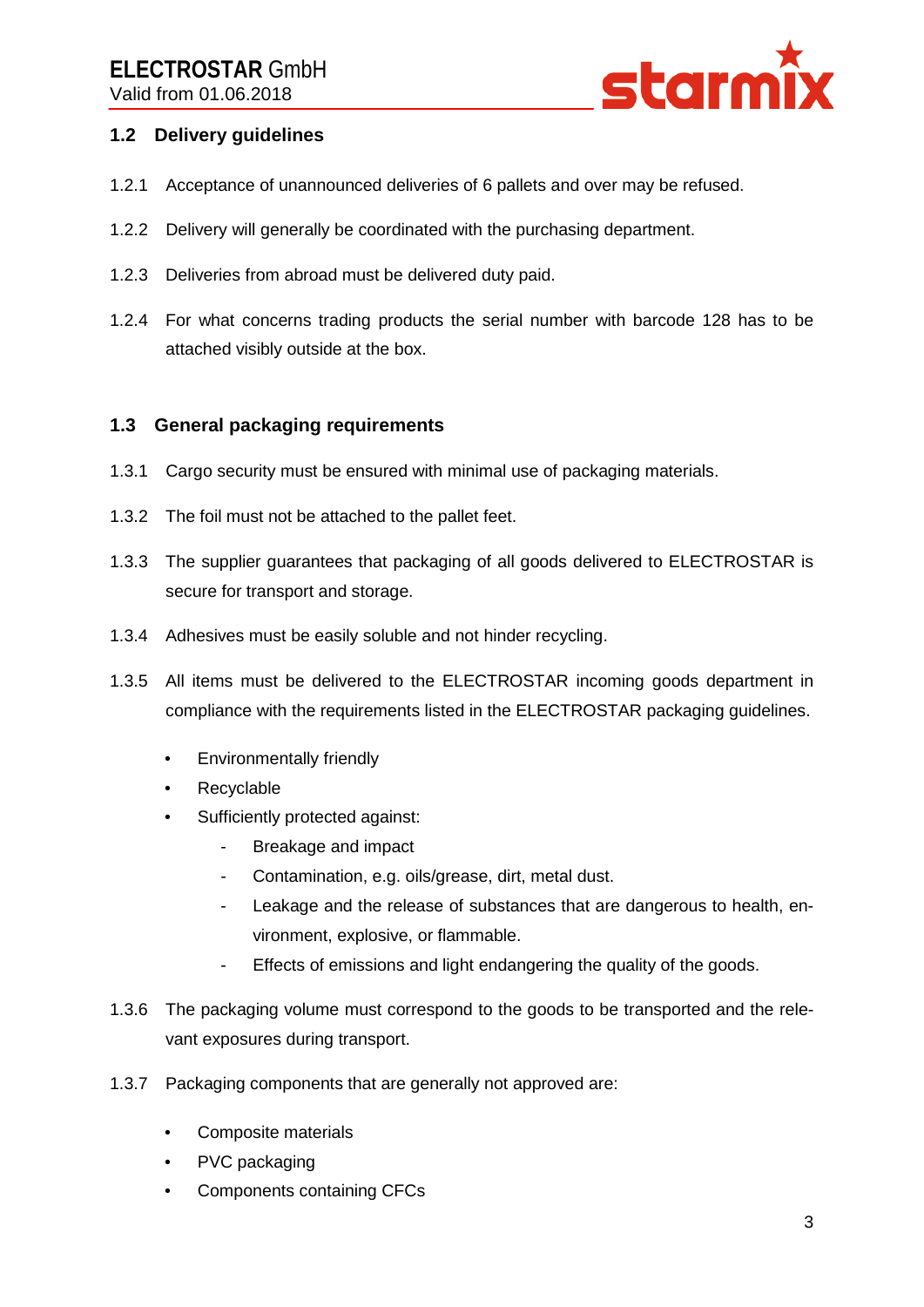

# <span id="page-6-0"></span>**1.4 Type of packaging**

Packaging must be sufficient for storage and reasonably appropriate for secure transportation in consideration of the shipping method, to ensure that goods and packaging are undamaged upon delivery to the ELECTROSTAR incoming goods department.

# <span id="page-6-1"></span>**1.5 Reuse / recycling of packaging**

The following reusable materials must be used to allow recycling/possible reuse of the packaging material:

- Cardboard, paper
- Polystyrene foam materials
- PE packaging foil
- PP plastic straps for strapping
- Exchangeable pallets and pallet cages, if negotiated.

### <span id="page-6-2"></span>**1.6 Packaging sizes**

The size of the packaging must correspond to the content and storage compartment size at ELECTROSTAR in consideration of transport protection. See information in Annex Checklist Numeral 5.2 and 7.1.

## <span id="page-6-3"></span>**1.7 Cardboard packaging**

Cardboard packaging must be taped and may not contain metal staples. Only cartons with RESY print must be used. Cardboard packaging used on a EURO pallet must be standardized and adjusted to the pallet size.

#### <span id="page-6-4"></span>**1.8 Fillers**

Fillers must be reduced to the necessary minimum. Waste and scrap paper as well as mixed fillers may not be used.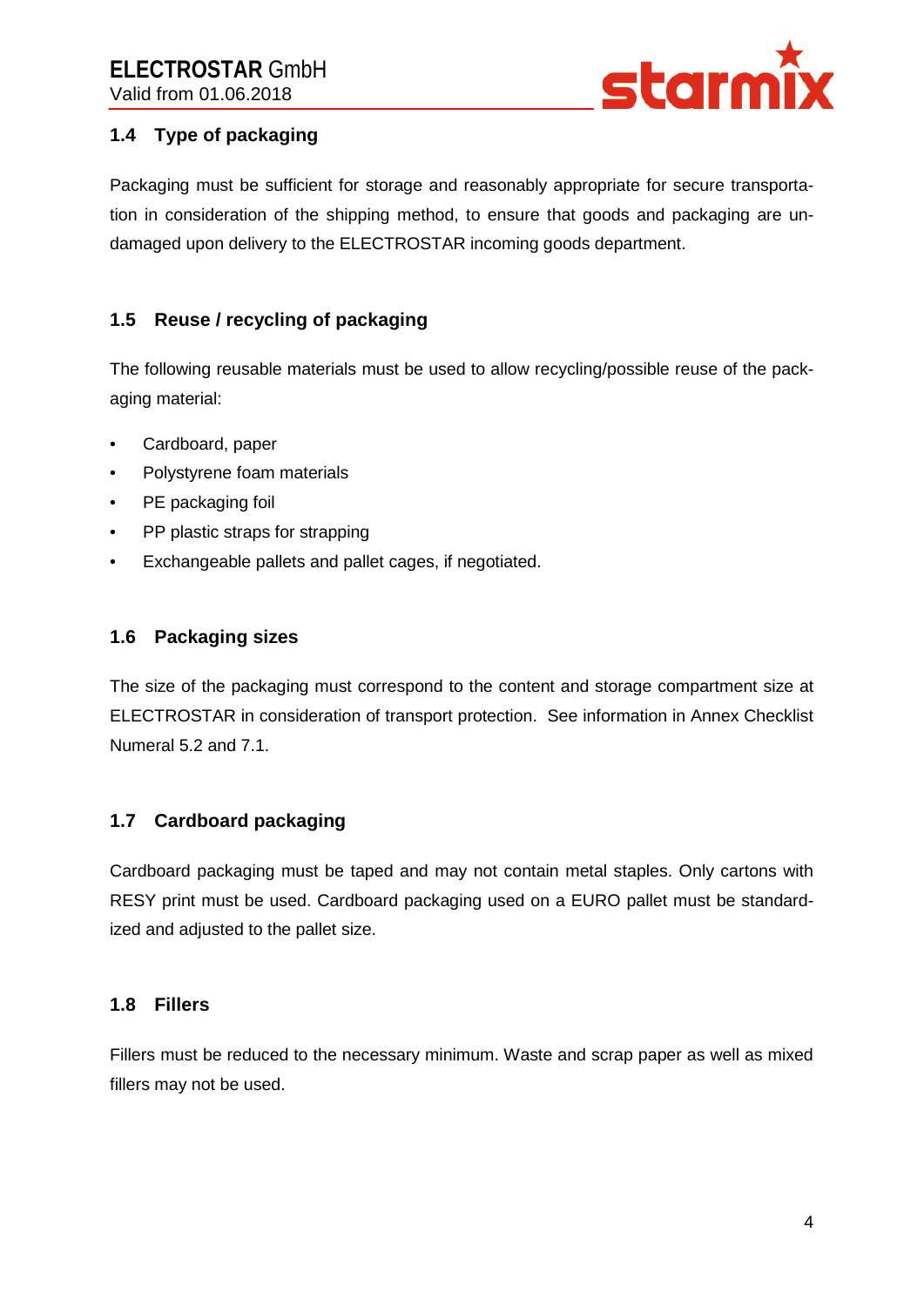

## <span id="page-7-0"></span>**1.9 Adhesive tape, strapping bands**

A transparent adhesive tape must be used to tape the packaging. Metal strapping bands may not be used. It must be possible to cut PP strapping bands with a cardboard cutter.

## <span id="page-7-1"></span>**1.10 Pallets**

- 1.10.1 Euro pallets with the following dimensions will be used as negotiated: length 120 cm, width 80 cm, height max. 115 cm, and weight max. 750 kg.
- 1.10.2 Disposable pallets with the following dimensions: length 120 cm, width 80 cm, height max. 100 cm, and weight max. 300 kg.
- 1.10.3 Protrusions are not permitted.
- 1.10.4 Overloading of pallets is not permitted.
- 1.10.5 Damaged or non-original euro pallets are deemed to be disposable pallets and will not be exchanged. Disposal of such pallets will be invoiced.
- 1.10.6 The pallets must comply with ISPM 15 standard.
	- The wood must generally be debarked.
	- The following two treatment processes are currently acknowledged within the scope of ISPM 15:
		- **HT** => Heat treatment
		- **MB** => Methyl bromide treatment
- 1.10.7 Pallet wood must be legibly and permanently labeled with one of the following symbols:
	- IPPC symbol
	- ISO code of the country of manufacture
	- Registration number of the manufacturer/operator
	- Abbreviation for the treatment method, HT or MB
	- DB for debarking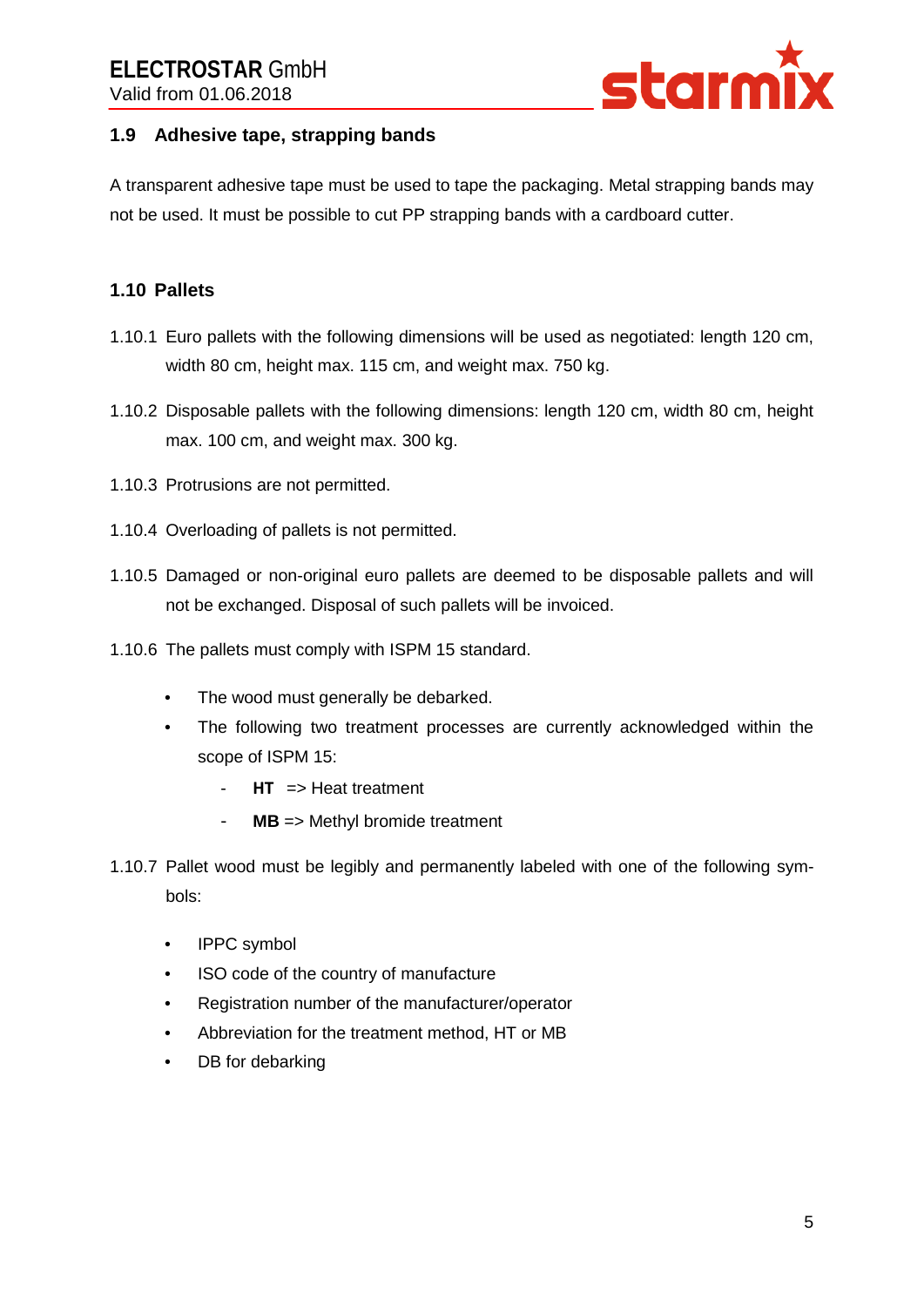

# <span id="page-8-0"></span>**1.11 Pallet cages**

Pallet cages with the following dimensions will be used as negotiated: length 124 cm, width 85 cm, height max. 98 cm. The boxes must be swept clean and not be filled past the upper edge.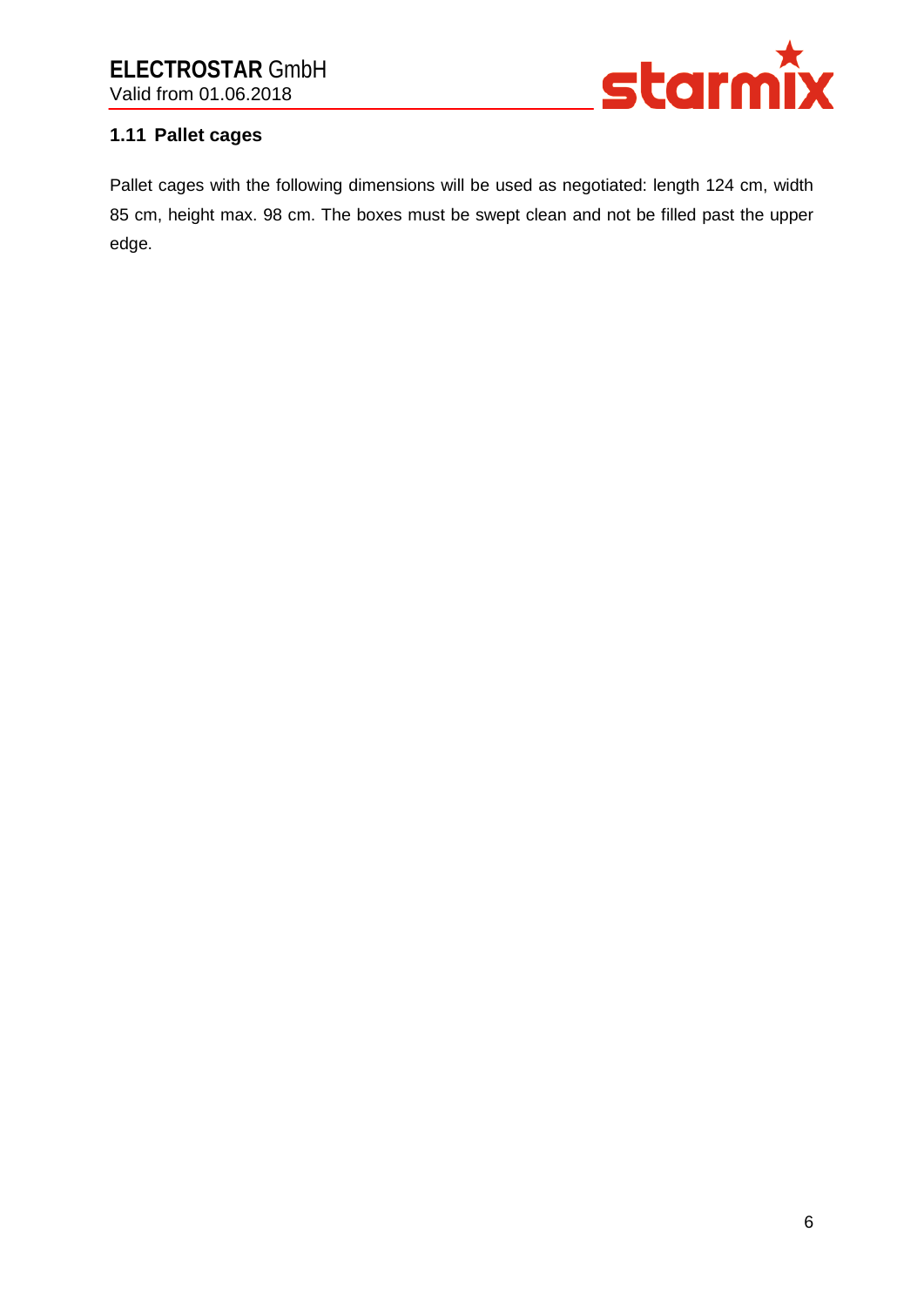

# <span id="page-9-0"></span>**2 Shipping policy**

# <span id="page-9-1"></span>**2.1 Bill of lading**

- 2.1.1 With each delivery, the bill of lading must be attached highly visible on the outside of the package.
- 2.1.2 The bill of lading must contain the following information:
	- Supplier's address, bill of lading number, and date
	- Order number, delivery date, item description, and ES item number
	- Quantity of parts and packages

## <span id="page-9-2"></span>**2.2 Package content list**

The package content list includes each package that is not mixed with the following information:

- Supplier's address, bill of lading number, and date
- Item description and ES item number
- Quantity of parts in the package

## <span id="page-9-3"></span>**2.3 Mixed pallet / mixed pallet cage**

A package content list must be attached to each mixed pallet (with several different items) and the container must additionally be labeled as mixed pallet/mixed pallet cage.

## <span id="page-9-4"></span>**2.4 Complete pallet / complete pallet cage**

Labeling must be attached on the ride on a long side and on the left on a front side including description, quantity, date, item number, and code.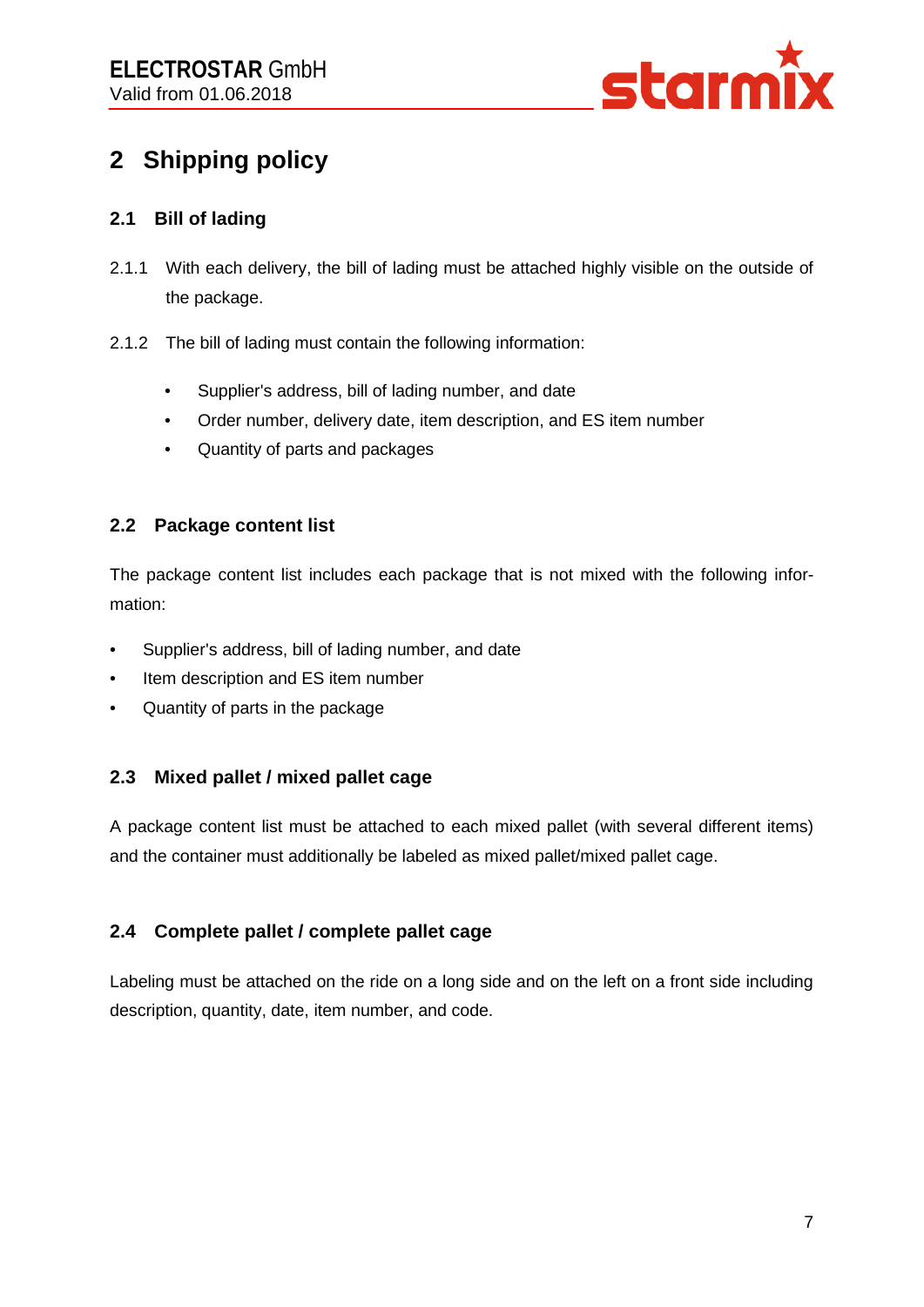

### <span id="page-10-0"></span>**2.5 Shipment with several packages**

In shipments consisting of several packages, the packages must be numbered continuously.

### <span id="page-10-1"></span>**2.6 Packages on pallets / pallet cages**

If packages are combined on a pallet, it must be assured that the content of the packages is visible through markings on the exterior side. The individual packages must be homogeneous. The individual weight may not exceed 15 kg. All packages must be combined in a unit for safe transport.

#### <span id="page-10-2"></span>**2.7 Barcode / label for serial parts**

- 2.7.1 Each item must have a scannable bar code (code 128) on the exterior side or the outer packaging.
- 2.7.2 The label must contain the following information in a font 12 mm or larger and must be legible from a distance of 5 m. The label size should be in the range of 160 x110 mm.  $(+/- 20$  mm) and includes the following:
	- ES item number and description as well as revision index
	- Quantity and production date
	- Supplier name including address and purchase order number
	- Weight (for heavy packages)
- 2.7.3 The following information must be printed in an encoded bar code in coordination with our purchasing department:
	- Quantity 6 digits with 4 decimal places
	- Item number 7 digits
	- Purchase order number 7 digits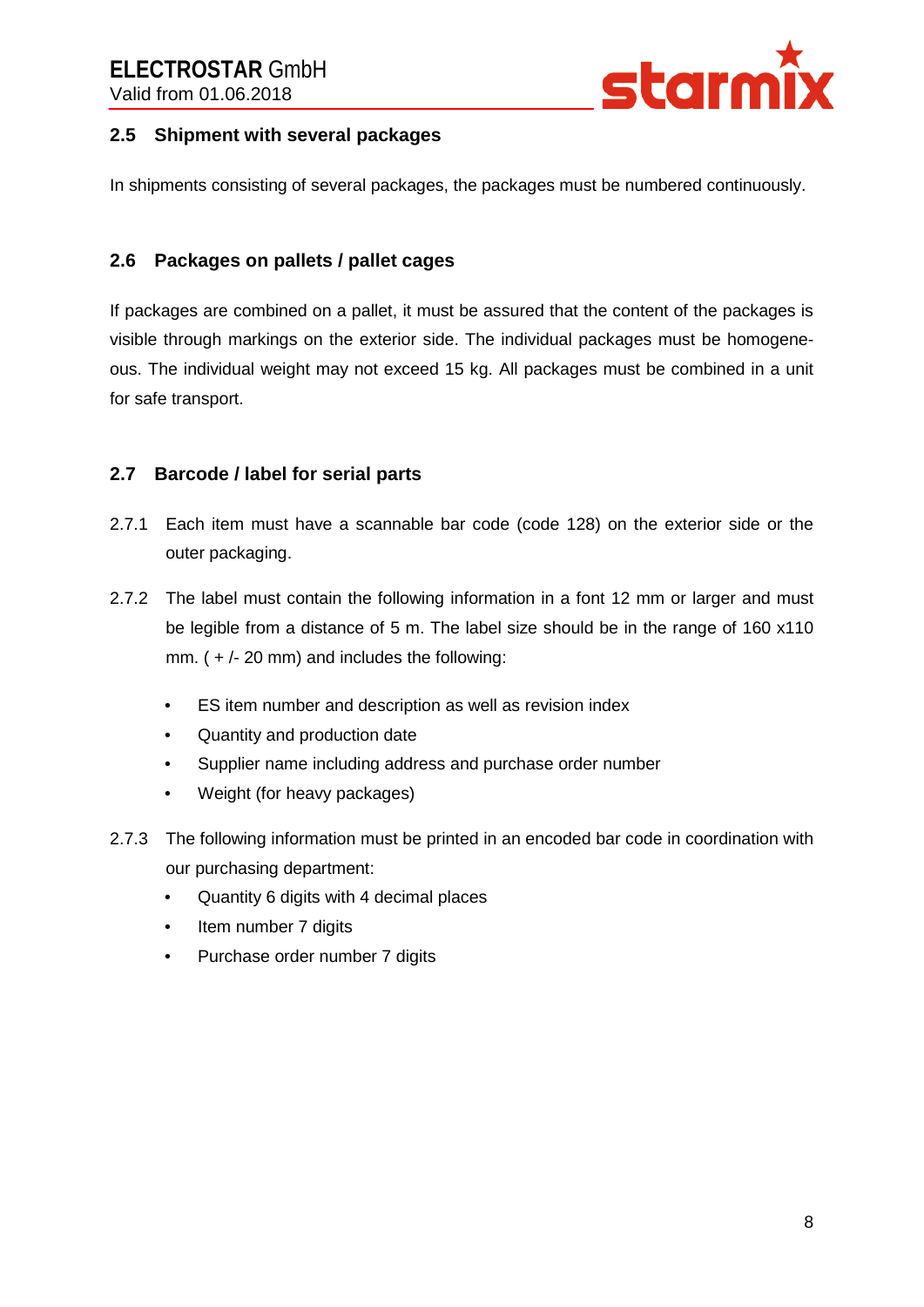

#### <span id="page-11-0"></span>**2.8 Label for initial samples and parts with special approval**

- 2.8.1 For sample parts from newly created tools, sample presentation from modified parts/tools, or diverse other initial sample presentations, please also use the label "Q5 initial sample…" In addition to the label under 2.7.
- 2.8.2 For parts that are not delivered pursuant to a drawing, parts that are first subject to a separate agreement, etc., please also use the label "Q6…" In addition to the label under 2.7.

#### In general:

- The additional label must be an attached to each container
- The label can alternatively be printed in color or on colored paper (B/W print)
- The label must be attached, highly visible, next to the packaging label

#### <span id="page-11-1"></span>**2.9 Cargo security**

The goods must be properly secured to avoid damages and to secure transportation of the goods from the supplier to ELECTROSTAR. Security must correspond to the goods to be transported as well as exposure during transport in consideration of recyclable materials. Safety caps, edge protection, safety foils, tightening straps made of polypropylene instead of metal, and adhesive tape must be used if necessary.

#### <span id="page-11-2"></span>**2.10 Symbols / handling instructions / rework**

Packages must be marked with handling instructions or symbols pursuant to ISO R/780 or DIN 55402. It must be identifiable

- if the package is heat or moisture sensitive
- if a risk of breakage exists
- which side is the top and which is the bottom
- where the loading gear may be attached, if necessary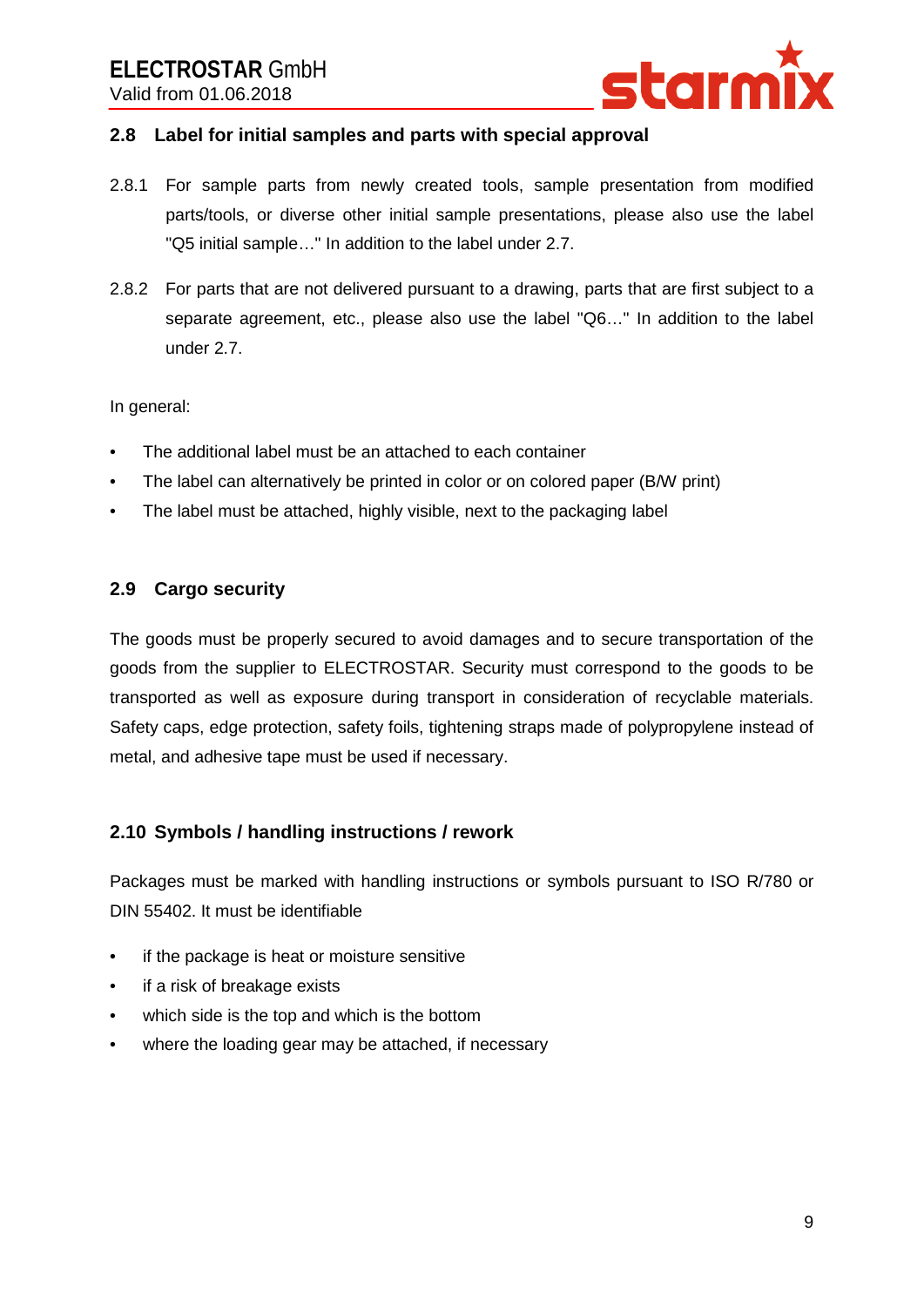

# <span id="page-12-0"></span>**2.11 Delivery**

- 2.11.1 Pallets must be loaded so that safe unloading from the rear of the vehicle as possible.
- 2.11.2 If proper unloading is not possible, ELECTROSTAR will not be liable for damages arising during unloading.
- 2.11.3 Corresponding transport papers must be handed over to ELECTROSTAR for each shipment, which show all information relevant for the shipment.
- 2.11.4 Obvious differences or damages will be noted on the transport papers and must be countersigned by the driver.

## <span id="page-12-1"></span>**2.12 Unloading**

- 2.12.1 It must be possible to unload pallets unimpeded
- 2.12.2 Direct unloading must not be impeded by empty pallets that are in the way or goods not designated for ELECTROSTAR.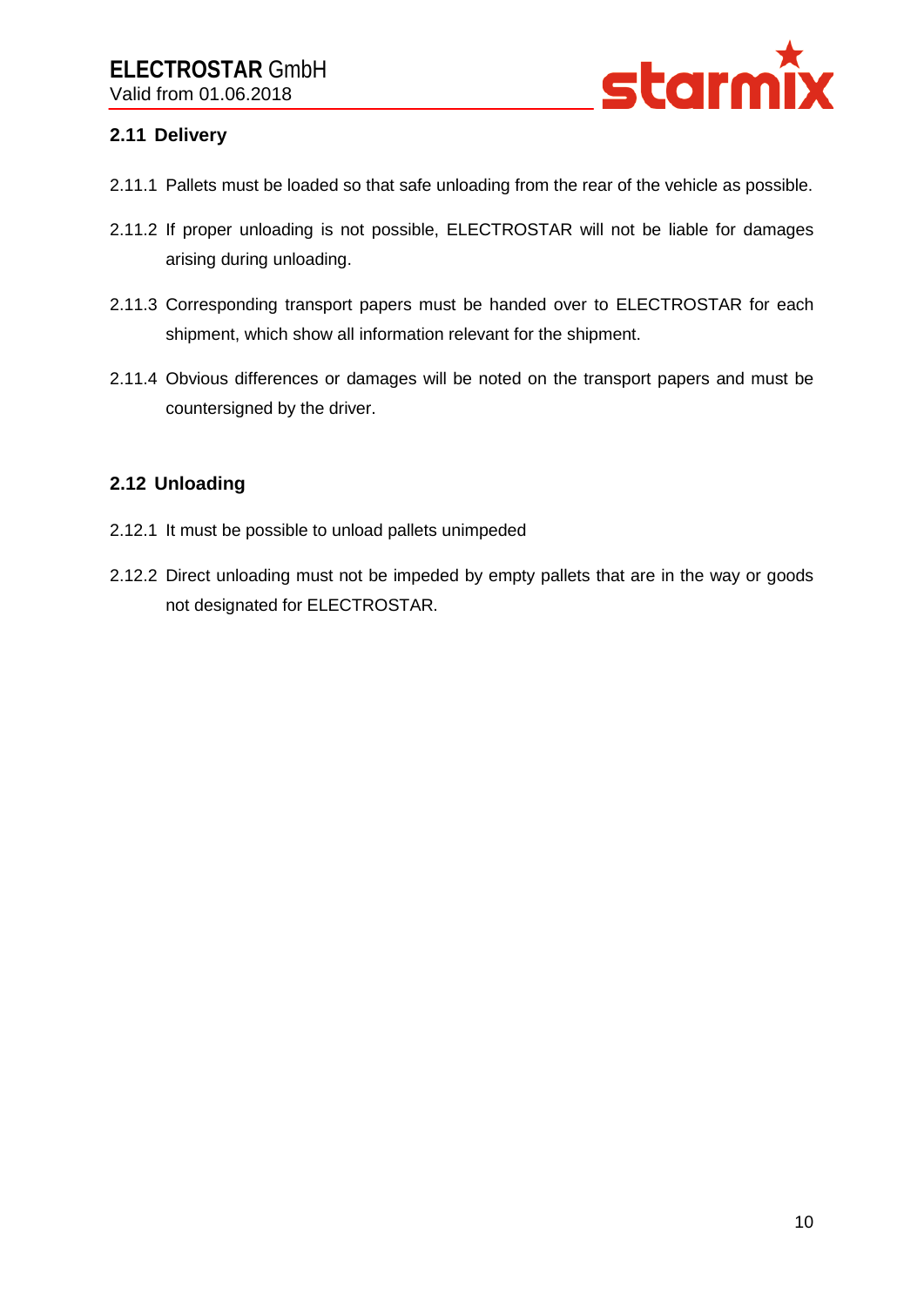

### <span id="page-13-0"></span>**2.13 Shipment inspection**

- 2.13.1 ELECTROSTAR confirms receipt of the delivered shipment to the carrier.
- 2.13.2 The condition of the individual items is not inspected at the time of acceptance.
- 2.13.3 We reserve the right to assert later claims for damages due to hidden defects.

#### <span id="page-13-1"></span>**2.14 Damage report and assertion of claims**

- 2.14.1 In case of obvious transport damages, a damage report will immediately be initiated and documented by us.
- 2.14.2 ELECTROSTAR is obligated to assert claims arising from transport damages or quantity differences at its own responsibility.

#### <span id="page-13-2"></span>**2.15 Sales and outer packaging**

- 2.15.1 If items are delivered in sales packaging, the sales packaging must have the "Green Dot" pursuant to the German Packaging Directive.
- 2.15.2 With regard to items with sales packaging as well as outer packaging, the outer packaging must also have the "Green Dot".
- 2.15.3 Outer and transport packaging made of cardboard must have the "RESY symbol".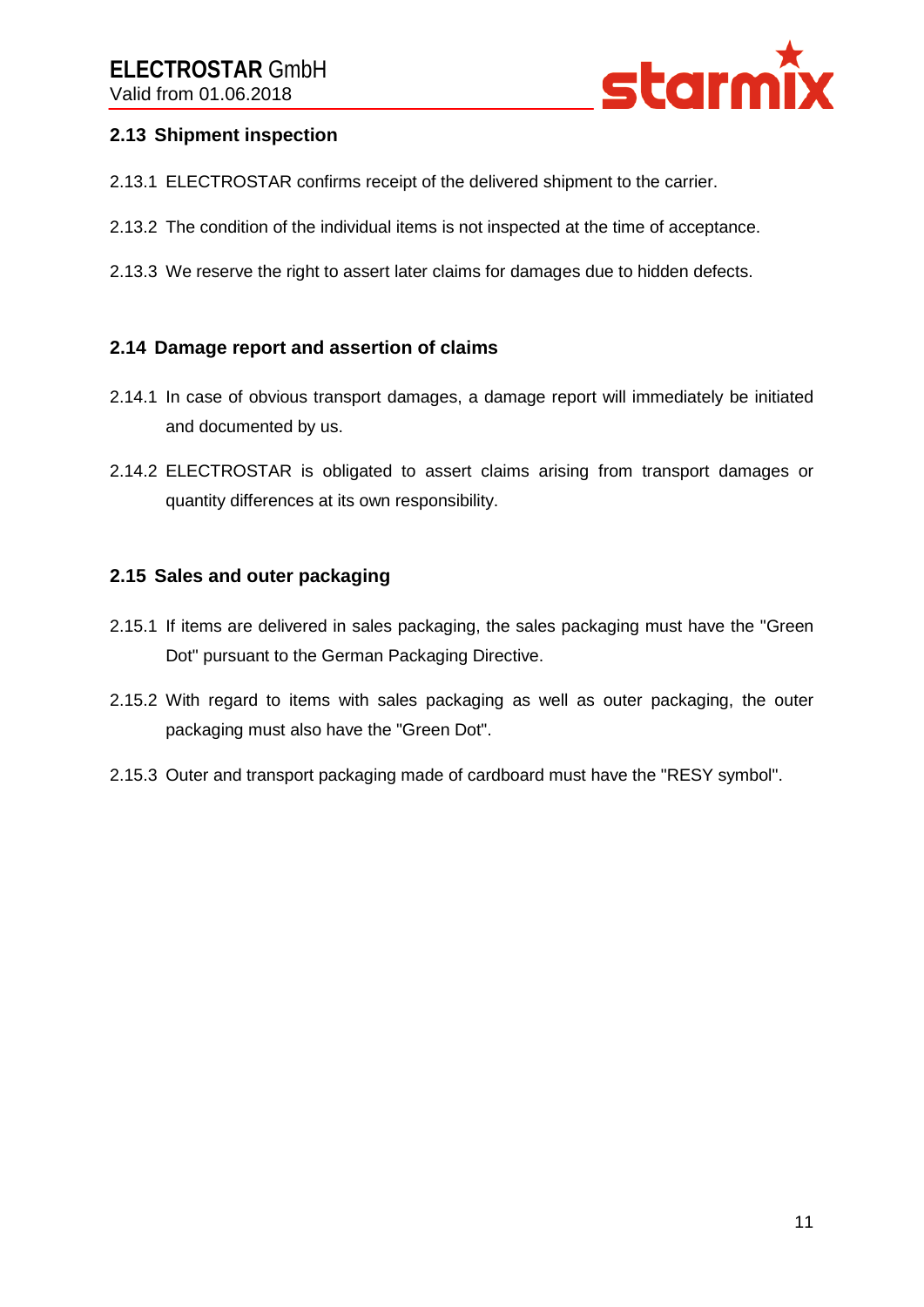

# <span id="page-14-0"></span>**2.16 Calculation bases in case of non-compliance with the packaging instructions**

If rework is necessary for ELECTROSTAR due to non-compliance with the packaging instructions, such will be invoiced pursuant to the incurred deviations. The following applies:

- < 3 deviations **EUR 50.00**
- up to 5 deviations **EUR 100.00**
- > 5 deviation **EUR 200.00**

The deviations will be documented in a checklist, reported to the supplier, and invoiced accordingly.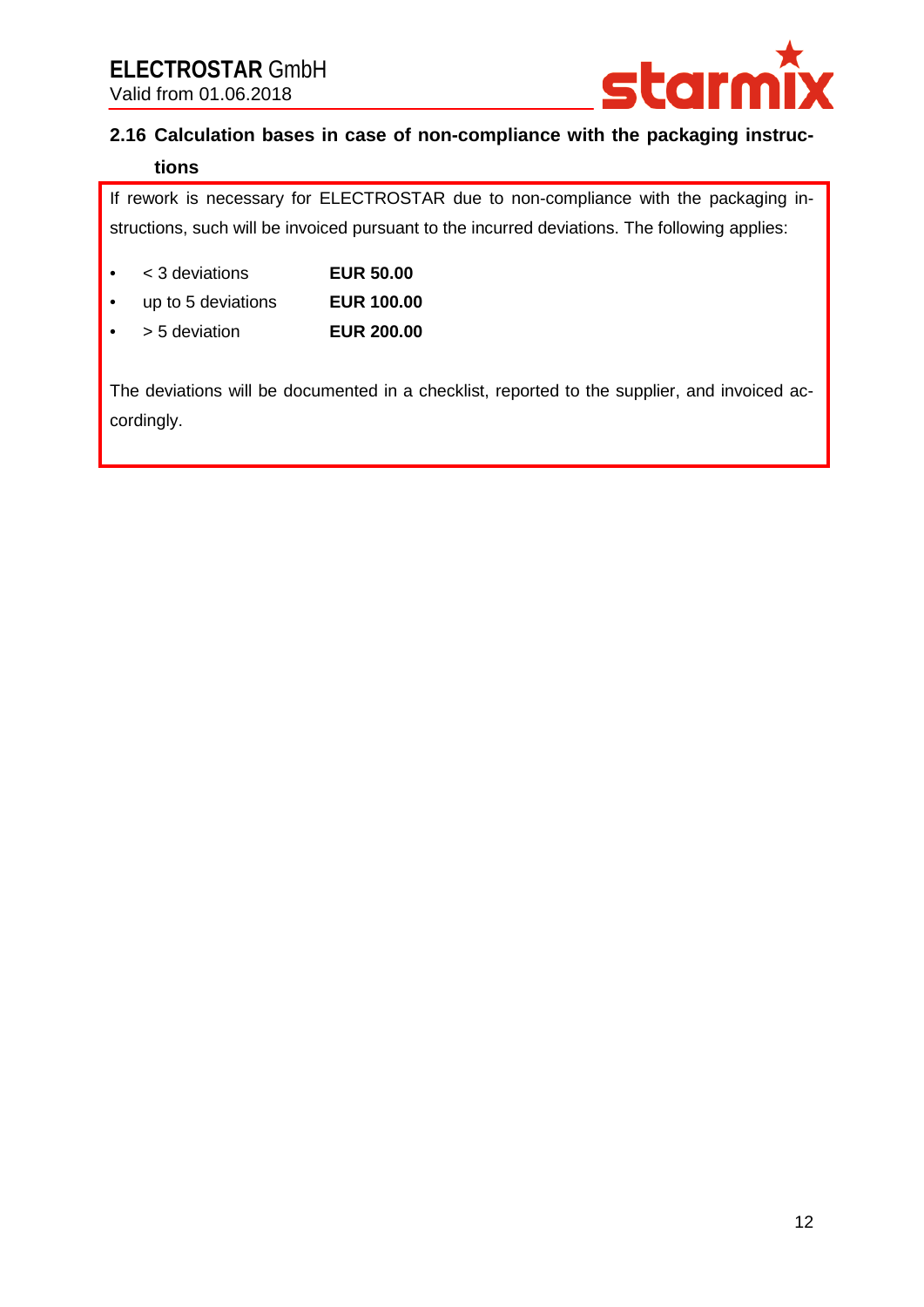

# <span id="page-15-0"></span>**3 Overview**

# <span id="page-15-1"></span>**3.1 Checklist as packaging report (Annex QA Agreement)**

The "Checklist packaging guidelines" enclosed as an annex is a summary of the contractual requirements for proper packaging and shipping. It contains specifications that are absolutely binding and individual requirements that pertain specifically to certain goods and deliveries.

# <span id="page-15-2"></span>**3.2 Packing patterns / image**

Packing patterns (cf. Annex Numeral 8) are always necessary if packaging requires special construction for the goods. The packing patterns must be coordinated with the supplier, if necessary, and must be recorded in writing as an amendment to the "Checklist packaging guidelines". The complete packaging structure must be verified with digital photos, if possible.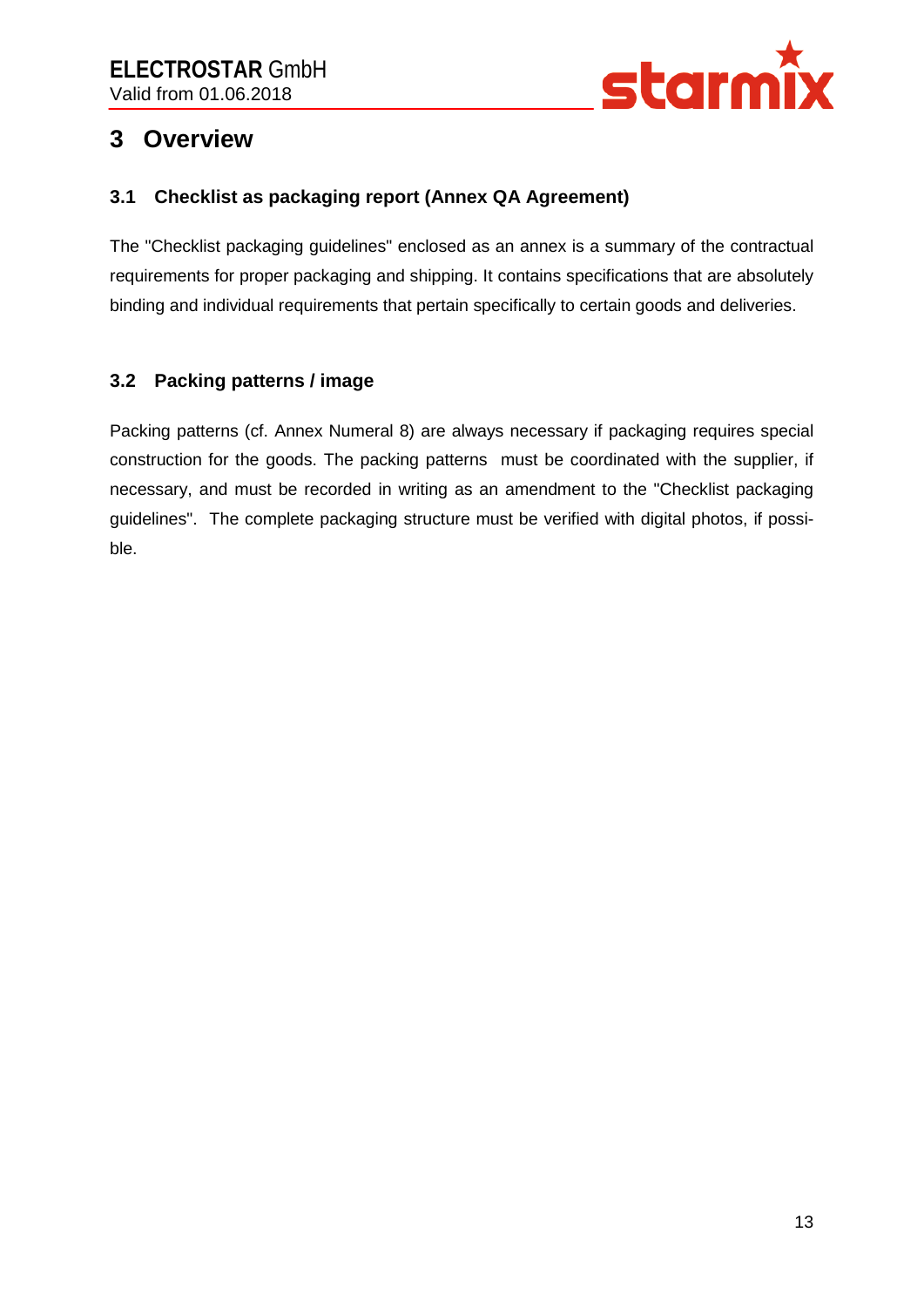

# <span id="page-16-0"></span>**Annex**

# **Checklist packaging guidelines**

| Supplier:          |  |
|--------------------|--|
| <b>Address:</b>    |  |
|                    |  |
|                    |  |
| Parts description: |  |
| Part item number:  |  |
|                    |  |

### 1. Packaging unit / container:

| 2. Exterior weather protection:                                                                     |        |
|-----------------------------------------------------------------------------------------------------|--------|
|                                                                                                     |        |
| 2.2. Plastic bag / black / transparent / PE / PP / material: ------------------------------- $\Box$ |        |
|                                                                                                     |        |
| 3. Interior goods protection                                                                        |        |
|                                                                                                     |        |
|                                                                                                     |        |
|                                                                                                     |        |
| 3.4. Interlayers and covers from corrugated cardboard / rolled corrugated cardboard: $\Box$         |        |
|                                                                                                     | $\Box$ |
|                                                                                                     |        |
|                                                                                                     |        |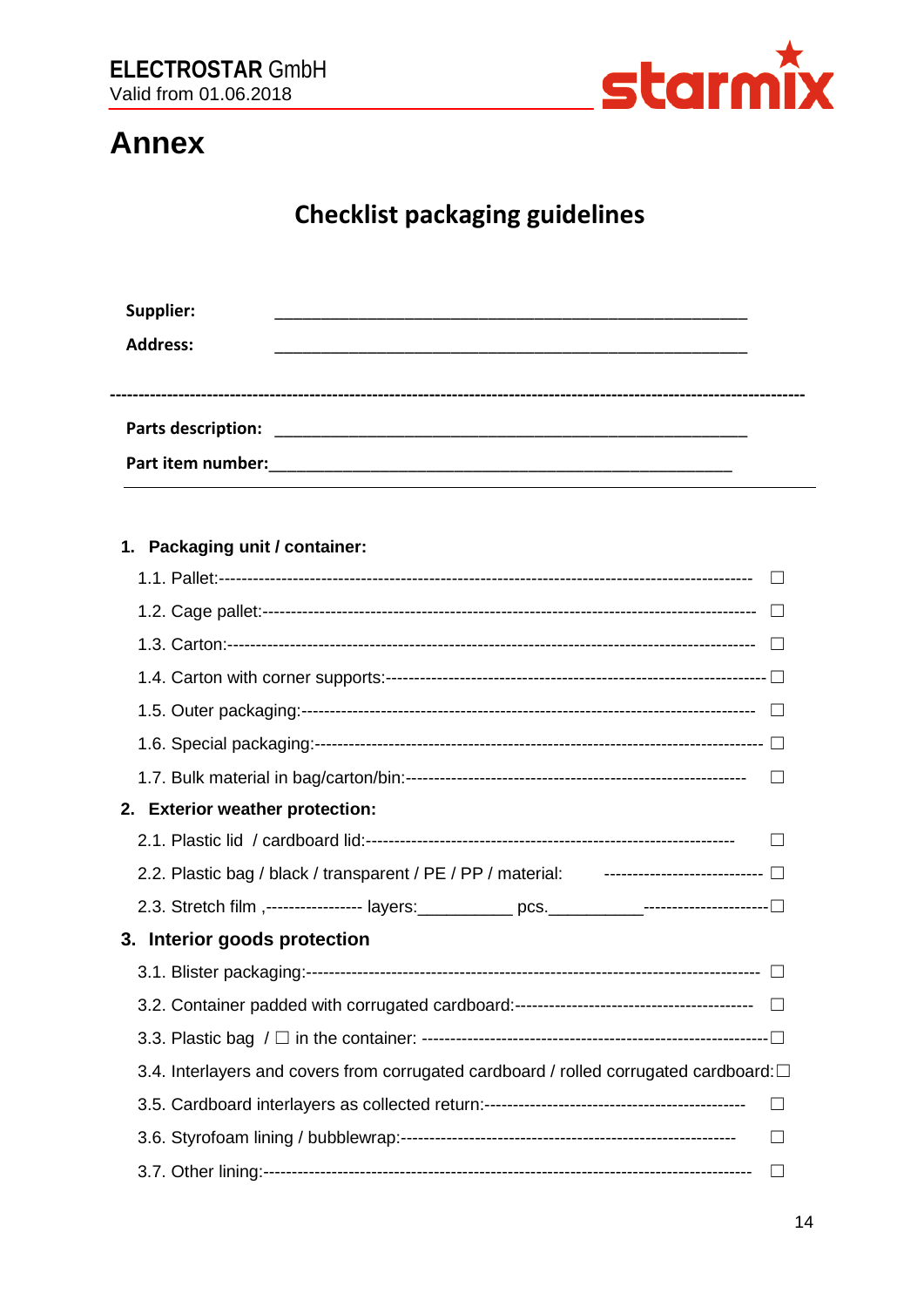

# **4. Abrasion protection:**

| 4.2. Individual parts separated with corrugated cardboard / Styrofoam sheets:-------- $\Box$         |                      |  |  |
|------------------------------------------------------------------------------------------------------|----------------------|--|--|
|                                                                                                      |                      |  |  |
| 4.4. Fill cavities with corrugated cardboard, Styrofoam, foil: ----------------------------------- [ |                      |  |  |
|                                                                                                      |                      |  |  |
| 5. . Units of quantity:                                                                              |                      |  |  |
| 5.1. Quantity per container: pcs. ___________; kg__________; liter______________                     |                      |  |  |
| 5.2. Quantity per layer: pcs. _________; kg_________; liter_____________________                     |                      |  |  |
| 5.3. Container stackable:                                                                            | yes $\Box$ no $\Box$ |  |  |
|                                                                                                      | cm                   |  |  |
| <b>6. Provisions:</b>                                                                                |                      |  |  |
|                                                                                                      |                      |  |  |
|                                                                                                      |                      |  |  |
| 8. Annexes:                                                                                          |                      |  |  |
| 8.1. Packing patterns--------- $\Box$ ; Images -------- $\Box$ ; Labeling/Label------- $\Box$        |                      |  |  |